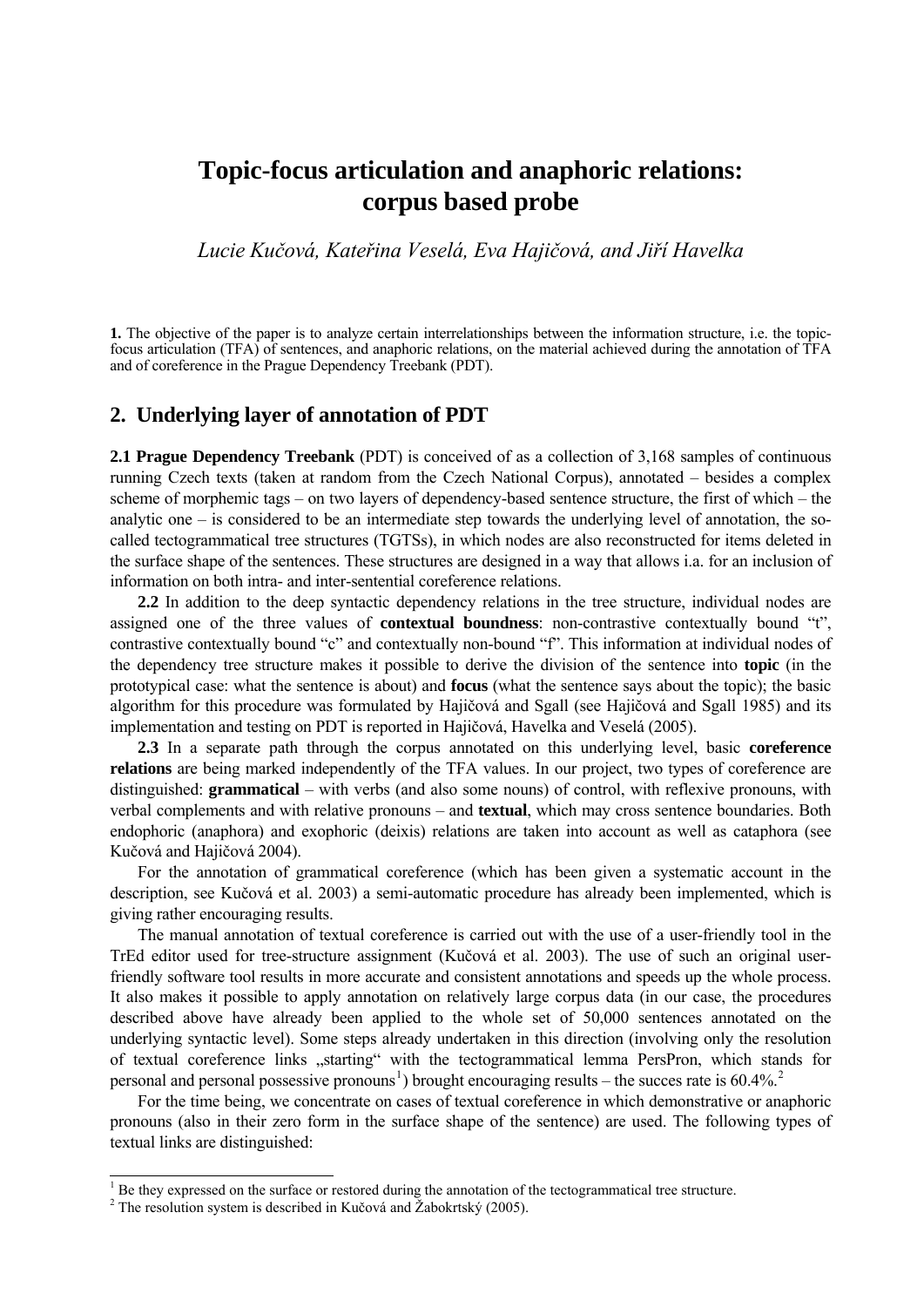- (a) a link to a particular node if this node represents a referent (antecedent) of the anaphor;
- (b) a link to the governing node of a subtree if the antecedent is represented by this node plus (some of) its dependents; this is also the way how a link to a previous/following clause or a whole sentence is being established;
- (c) a specifically marked link (Segm for 'segment') denoting that the antecedent is a whole segment of (previous) text larger than one sentence or phrase, including also the cases in which the antecedent is understood by inferencing from a broader co-text;
- (d) a specifically marked link (Exoph for 'exophor') denoting that the referent is 'out' of the co-text and is known only from the situation.

**3.** At present, we have at our disposal both the TFA annotation and an indication of the coreference relations (at least for a limited but precisely specified group of anaphors, see above) of 22,889 nodes of tectogrammatical sentence structures. This amount of data allows us to ask several questions on the interrelationships of the two aspects.

**3.1** One of the first questions that come to mind is whether it is always so that a contextually bound item refers anaphorically (including the exophoric reference). As at this stage of annotation we annotate only those nodes for textual coreference of personal and possessive pronouns of the  $3<sup>rd</sup>$  person singular and plural and demonstrative pronouns, including cases where a pronoun of this category is deleted in the surface shape of the sentences, see ex. (1), this is a trivial question and no counterexamples have been found (except for evident annotators' mistakes).



(1) *Myslíte, že rozhodnutí NATO, zda se [ono] rozšíří, či nikoli, bude záviset na postoji Ruska?*  [Do-you-think that the-decision of-NATO whether Refl. **[it]** will enlarge or not will depend on the-attitude of-Russia?]<sup>[3](#page-1-0)</sup>

 $\overline{a}$ 

<span id="page-1-0"></span><sup>3</sup> The English versions of the Czech example sentences are just word-for-word translations (the context need not be translated word for word). The anaphoric items relevant for our discussion are printed in bold. The antecedents of the anaphoric items are underlined. The figures with the tectogrammatical tree structures show the example sentences as they are annotated in PDT 2.0 (but only the relevant part of the whole annotation is shown). For a node, the first line gives its so-called tectogrammatical lemma (there are several special lexical values, e.g. Gen stands for a General Participant). In the second line you can find the value of contextual boundness (t, c, or f), the labels in capital the valency values (functors; ACT stands for Actor, PAT for Patient, etc., RHEM denotes the function of Rhematizer (focalizer)), nodes in coordination are marked by the suffix M. Reconstructed nodes have the shape of a rectangle rather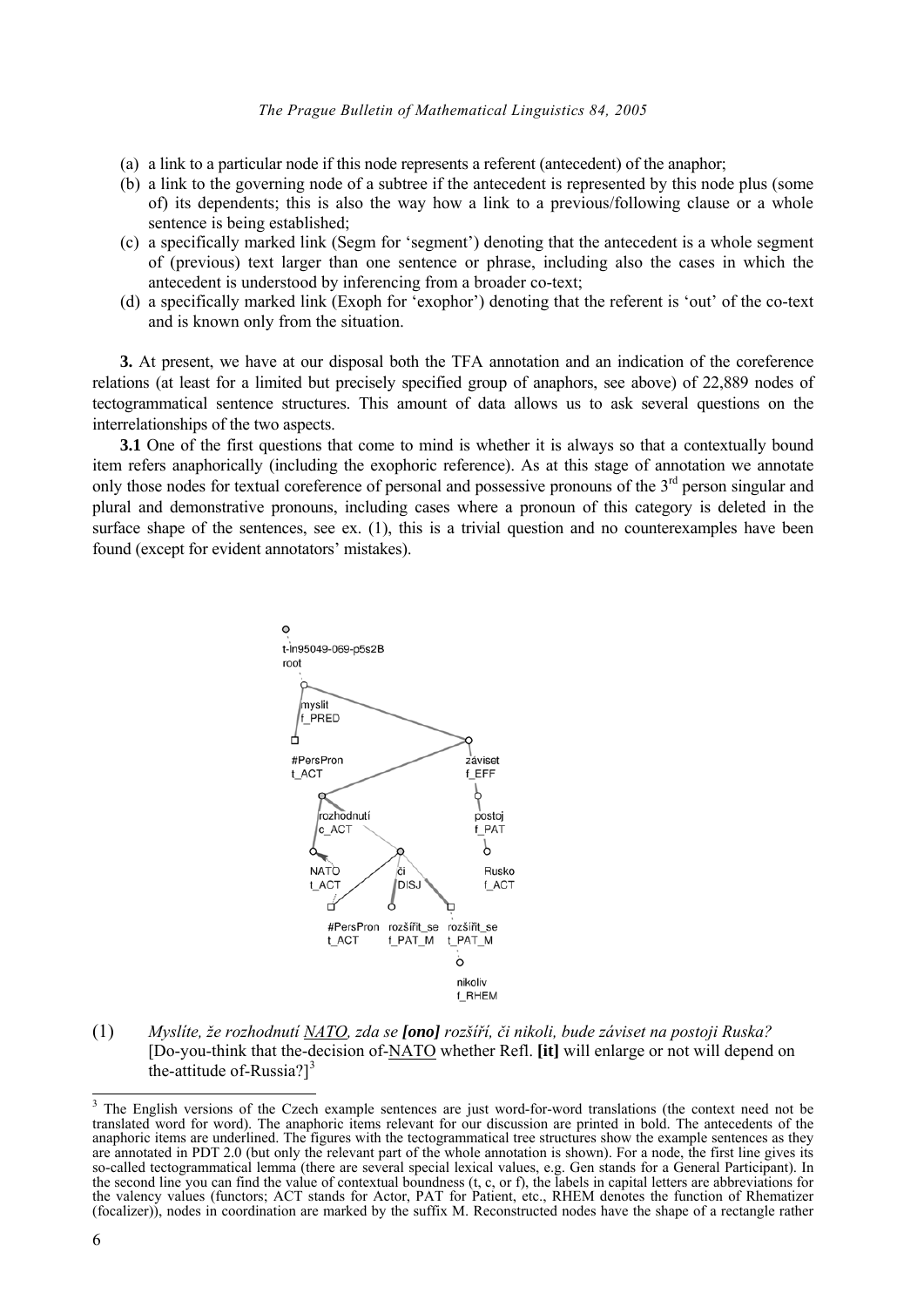#### *Lucie Kučová, Kateřina Veselá, Eva Hajičová, and Jiří Havelka: Topic-focus articulation and anaphoric relations: corpus based probe*

**3.2** It is not surprising that most of the anaphoric links (22,582, i.e. 98.6%, out of which 21,990 refer to a particular node, 494 refer to a segment and 98 are exophoric) lead from nodes annotated as "t" (noncontrastive contextually bound). As noted above, the antecedent may be a single node to which the link points or a whole subtree with a link pointing to the governor of the given subtree (see examples (2) and (3), respectively), a segment (4), or an exophoric reference (5).



(2) *Dítě potřebuje otužování, aby byla posílena jeho imunitní soustava.*  [Child needs hardening so-that was strengthened **its** immunity system.]



(3) (*Začaly růst i houby jedovaté.*) *Uvedl to M. Smotlacha z České mykologické společnosti.*  [(Also the poisonous mushrooms started to grow.) Adduced **that** M. Smotlacha from Czech mycological association.]

-

than a circle, the different shapes of edges only help to indicate some aspects of the annotation. (The roots of the trees are auxiliary technical nodes for which the identifiers of the sentences are given.)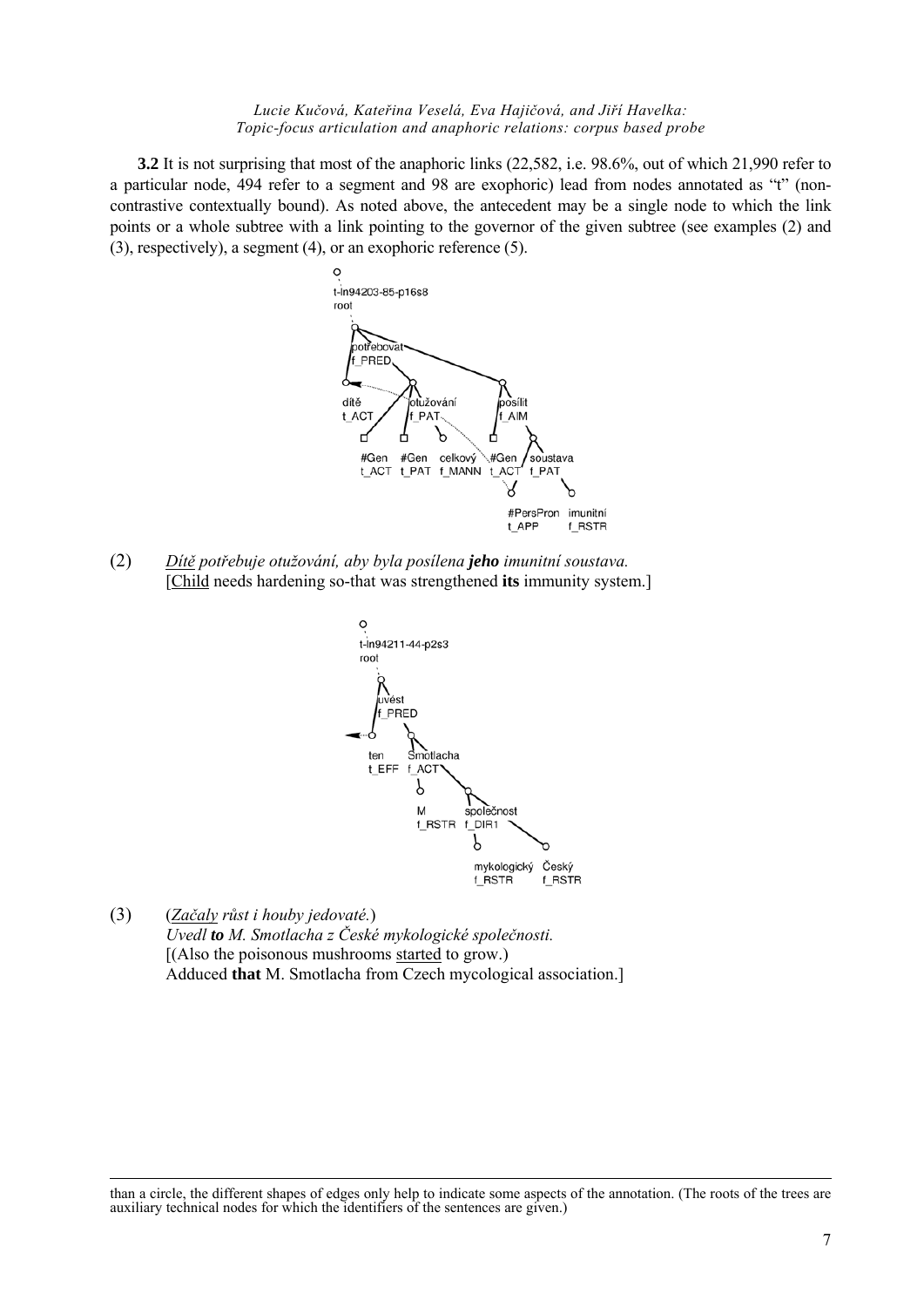

(4) *(Mascu pro Windows, program liberecké firmy Merz, zvládne každý, kdo (…) ovládá Windows. Za 2200 Kč (bez DPH) získáte již zmíněný program a také kabel pro spojení Casia s PC. Musíte je jen vzájemně propojit, spustit Mascu, označit v diáři to, co si přejete přenést, a po chvíli se vám data objeví v počítači.)* 

*Obdobně to probíhá i v opačném směru.*

[(Everyone who is good at Windows is able to work with Masca, a program by Merz, a company from Liberec. You can get the referred program and also the cable for a connection of Casio with the PC for 2000 CZK (VAT excluded). You must only interconnect them, initiate Masca, mark what you want to transfer in your diary, and in a while you can see your data in your PC.) Similarly **that** proceeds also in opposite direction.]



(5) *Pronajímatel platí víc, protože to je výdělečná činnost.*  [Landlord pays more because **that** is profitable activity.]

**3.3** A less trivial question, possibly throwing some light on the not yet fully understood phenomenon of "contrastive topic," is the following: what are the most typical anaphoric links from a node assigned the value "c"?

There are 128 anaphoric links from nodes marked as a **contrastive** (part of) **topic** (TFA value = c). Most links (121) point to a particular node in the preceding co-text; it can be well understood that no cases have been found in which the link going from a contrastive item is exophoric, and just 7 lead to a previous segment (cf. ex.  $(6)$ ).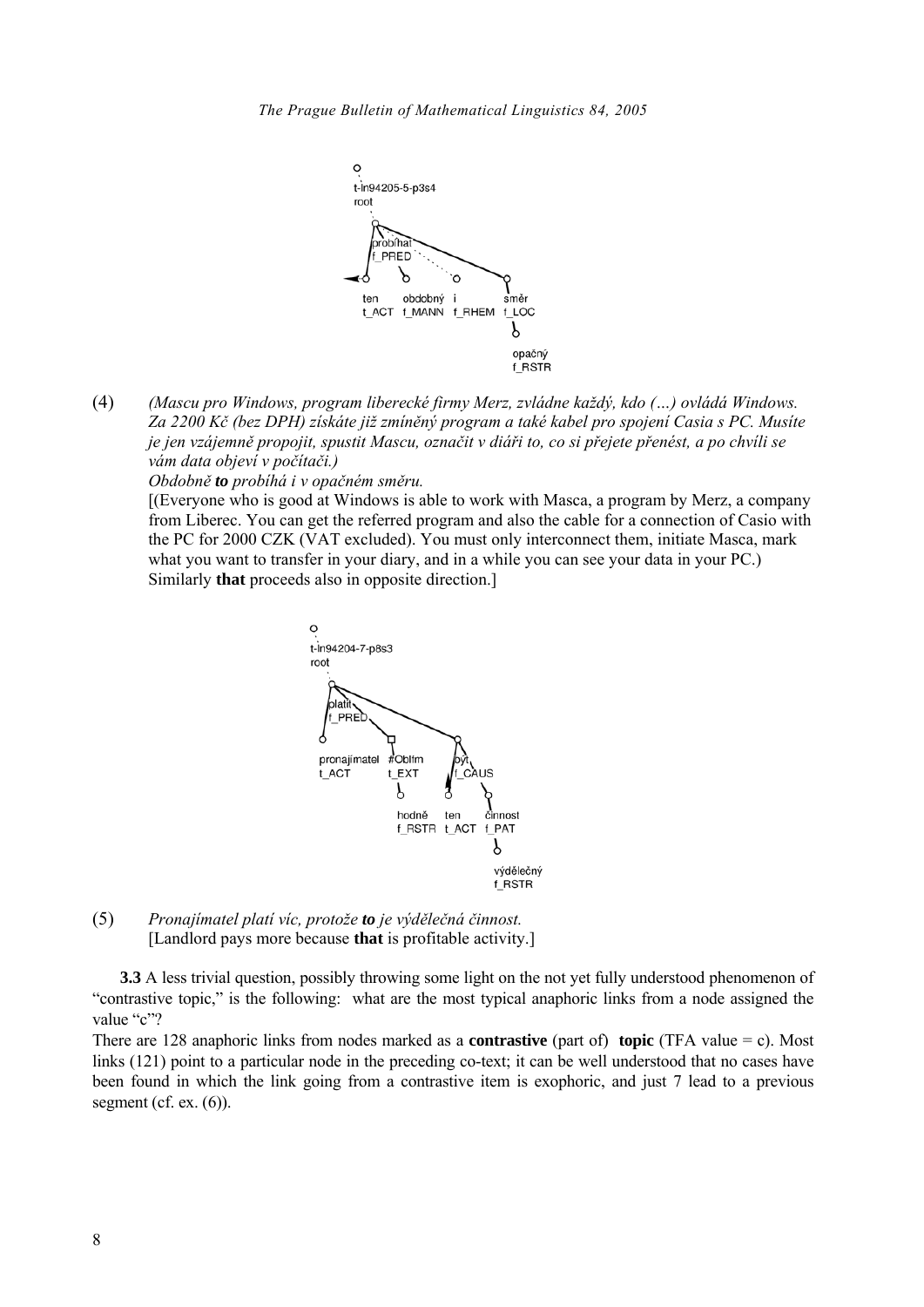*Lucie Kučová, Kateřina Veselá, Eva Hajičová, and Jiří Havelka: Topic-focus articulation and anaphoric relations: corpus based probe* 



(6) *(Hosté se dostali do vážnější akce po čtyřiadvaceti minutách. Nedvĕdovi utekl Vella, odcentroval a Laverla mířil těsně vedle.) Ani to však neotřáslo sebevědomím Uhrinova týmu. [(Guests got to a promising action after 24 minutes.* Vella fled Nedvĕd, he passed the ball and Laverla nearly missed.) Even **that** however did-not-shake self-consciousness of-Uhrin's team.]

**3.4** The set of examples in which a coreferential link points to a particular node may be further subdivided into several groups, according to the "scope" of the antecedent: it may be either a single item (ex. (7)), or a whole subtree the governor of which is the node to which the link leads (ex. (8)); the latter case covers also instances where the antecedent is a whole sentence (the link leads to the main verb):

(7) Z*pravidla jsou na nich novinky a o ty právě zákazníci stojí.* [As-a-rule are on them hot-news and about **those** exactly customers care.]

(8) *V parlamentu jsou sice poměrně početné skupiny zaměřené proti vládě a premiérovi, avšak i ony jsou si vědomy toho, že…* [In Parliament are though relatively numerous groups directed against government and Prime-Minister, but even **they** are Refl. aware of-the-fact that…]

**3.5** Further interesting cases from the point of view of the relationships between topic-focus articulation and coreference are those where the coreferential link leads from a node with the TFA value f (i.e. from a contextually non-bound node). In our corpus, we have found 179 anaphoric links leading from nodes marked as f, with the following distribution: 155 lead to a particular node, 2 refer to a segment, and 22 relations are exophoric. The examples of exophoric relations are rather obscure – even in such an example as (9) the exophoric interpretation is not clear:

(9) *Následuje dramatická pauza a pak již vchází On nebo Ona.* [There-follows dramatic pause and then already enters **He** or **She**.]

Some examples are phraseological constructions, which eventually would be represented as a single node with no anaphoric value (cf. ex. (10)):

(10) *(…) nemáme dost peněz na to či ono.* [(…) we-have-not enough money for **this** or **that**.]

As sentence (11) demonstrates, a personal pronoun can be also used as a metalinguistic expression: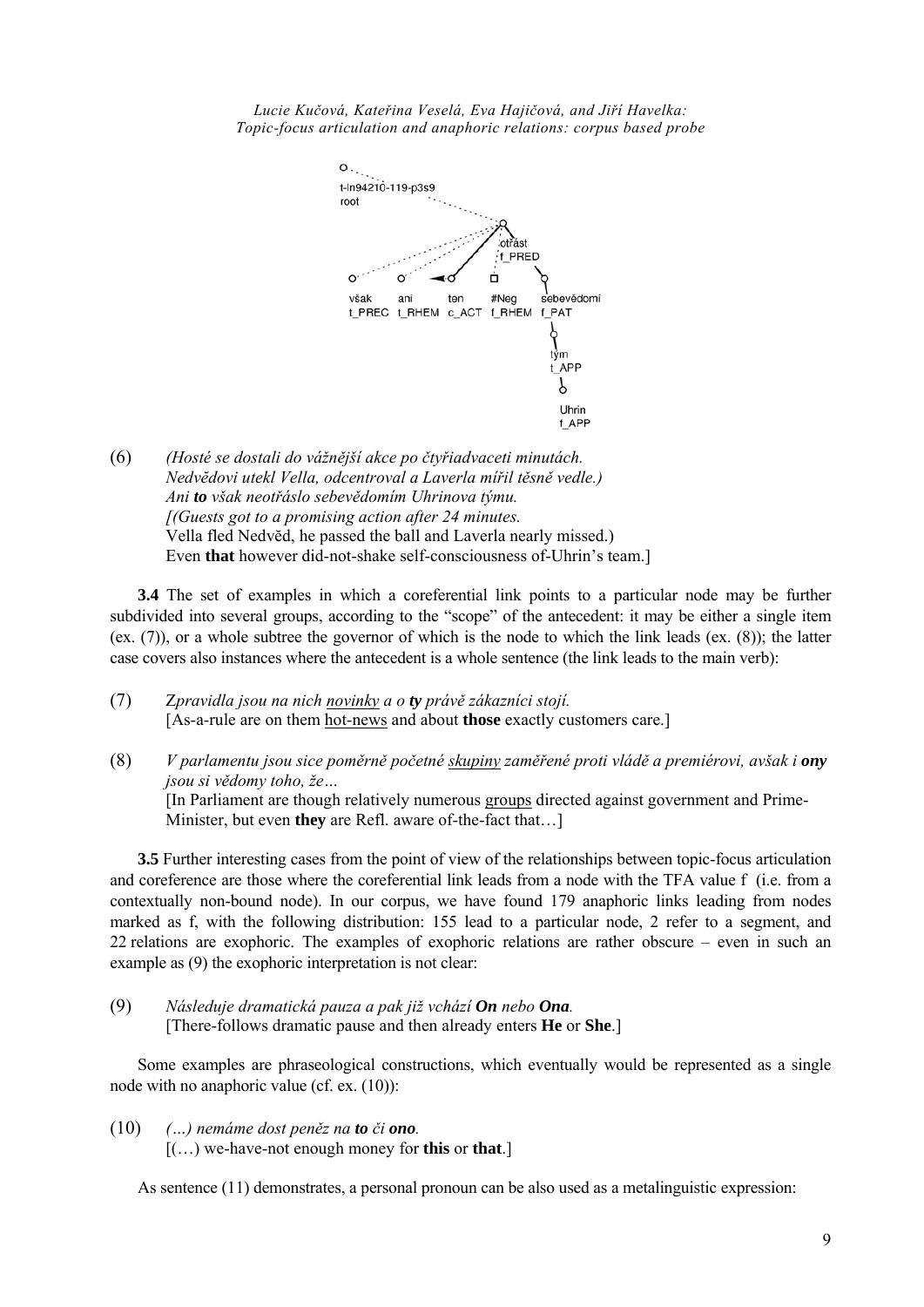(11 *Připisuje se jakémusi záhadnému ono.* [It-is-ascribed Refl. to-some mysterious it.]  $(11)$ 

However, cases in which the anaphoric link leads from a contextually non-bound node to an antecedent in t he previous context are not rare (be it a single node or a subtree, see (12) and (13), respectively) and their existence confirms that it is not correct to identify the linguistic information structure of the sentence directly with the cognitive given-new distinction.



(12) *Svůj (…) dialog vedou oba autoři na různá témata: [oni] vypočítávají varianty podob slastí tak, jak ji znají oni.* 

[Their (…) dialogue lead both authors on various topics: [they] enumerate variants of-forms ofdelights so as it know **they**.]



(13) *(…) zeptal se údajně s mírným zděšením v hlase lékaře týmu, zda ty párky objednal on.*  [(…) he-asked Refl. allegedly with slight panic in voice doctor of-team whether those sausages ordered **he**.]